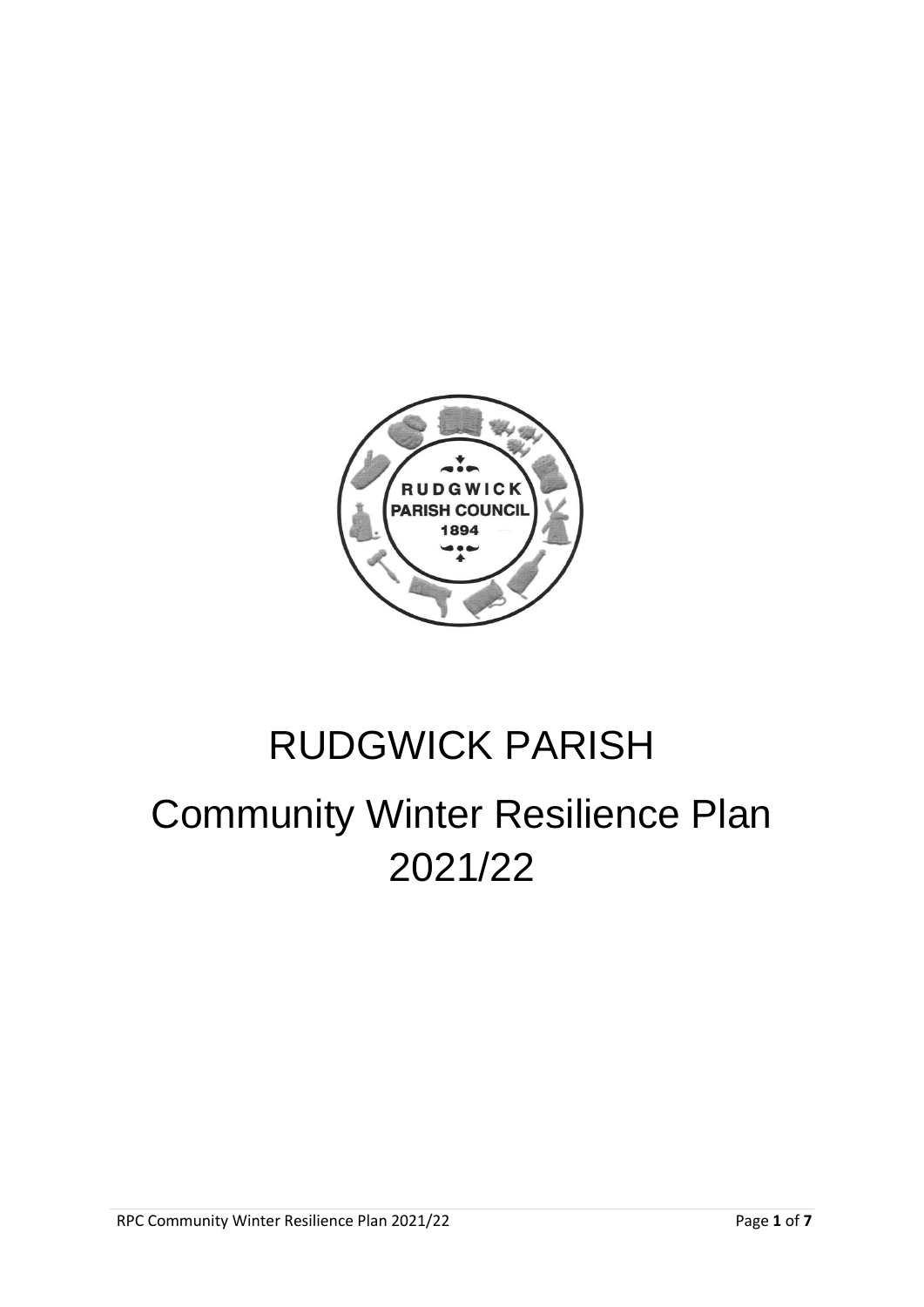# Community Winter Resilience Plan

### CONTACT DETAILS

| Emergency                | 01403 900026  | Steven Alker            |
|--------------------------|---------------|-------------------------|
| Coordinator              | 07704 98 0002 | (councillor)            |
| Emergency                | 01403 823711  | Allan Gormley           |
| Coordinator<br>(Reserve) | 07586 585464  | (councillor)            |
| Parish Council           | 01403 822342  | David Buckley           |
|                          | 07987 787614  | (Council Chairman)      |
| <b>RPC Parish Office</b> | 01403 822678  | Anna Clayton (Clerk)    |
|                          | 07927 702321  | Sarah Hall (Asst Clerk) |

#### West Sussex County Council

active.communities@westsussex.gov.uk

#### **1. Key Person to coordinate local resources during adverse weather.**

| <b>Name</b>          | E-mail                              | Landline<br><b>Telephone</b> | <b>Mobile</b><br><b>Telephone</b> |
|----------------------|-------------------------------------|------------------------------|-----------------------------------|
| <b>Steven Alker</b>  | Steven.alker@rudgwick-<br>pc.org.uk | 01403 900026                 | 07704 98 0002                     |
| Reserve:             |                                     |                              |                                   |
| <b>Allan Gormley</b> | Allan.Gormley@rudgwick-<br>pc.co.uk | 01403 823711                 |                                   |

# **2. Key Person checking the daily decision and signed up to the WSCC gritter twitter on @WSHighways**

| <b>Name</b> | E-mail | Landline         | <b>Mobile</b> |
|-------------|--------|------------------|---------------|
|             |        | <b>Telephone</b> | Telephone     |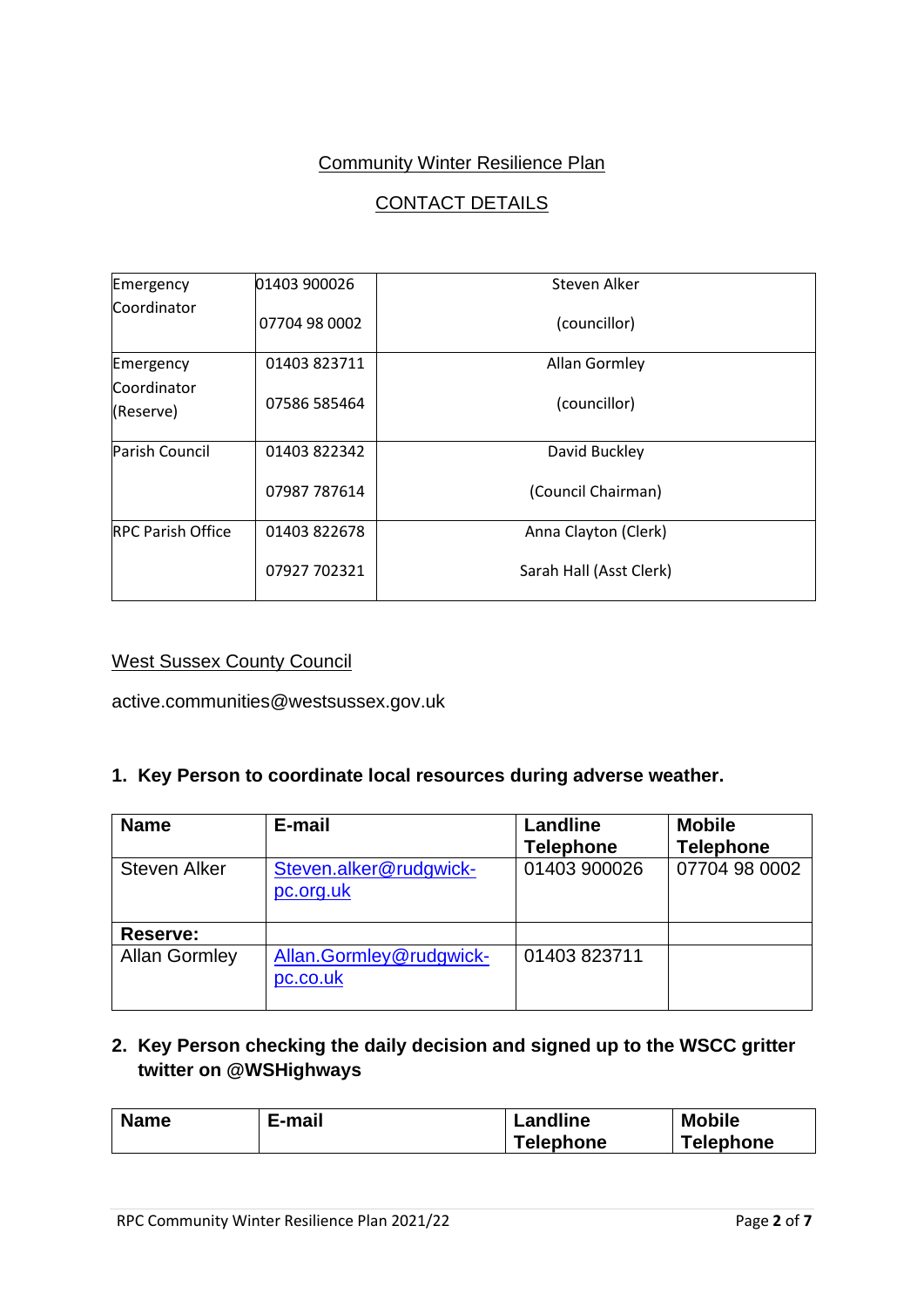| Steven Alker | Steven.alker@rudgwick- | 01403 900026 | 07704 98 0002 |
|--------------|------------------------|--------------|---------------|
|              | pc.co.uk               |              |               |

#### **3. Council contacts:**

| <b>Name</b>   | E-mail                               | Landline<br><b>Telephone</b> | <b>Mobile</b><br><b>Telephone</b> |
|---------------|--------------------------------------|------------------------------|-----------------------------------|
| David Buckley | David.Buckley@rudgwick-<br>pc.org.uk | 01403822342                  | 07989 787614                      |

**4. Map of Parish attached showing where local problems may be and location of salt bins**

**5. Map showing roads treated by WSCC attached. <http://westsussex.cdmf.info/incident/map.htm?grittingRoutesMapButton=on>**

**6. Roads and footpaths marked on the maps (1-5) showing where local problems are likely to be:**

#### **ROADS**

| Steep Hills (shown in yellow, maps 1,2 and 3)                                                      | <b>Foxholes</b><br>Thurne Way<br><b>Bridge Road</b><br><b>Orchard Hill</b><br><b>Pondfield Road</b><br><b>Lynwick Street</b><br><b>Station Road</b><br><b>Church Hill</b><br>Hornshill (Cooks Hill) |
|----------------------------------------------------------------------------------------------------|-----------------------------------------------------------------------------------------------------------------------------------------------------------------------------------------------------|
| Tights Bends (shown in pink, maps 1,2 and 3)                                                       | A281 adjacent to Aliblasters<br>A281 into Lynwick Street<br>Lynwick Street into Church<br><b>Street</b>                                                                                             |
| <b>Areas of Surface Water Accumulation</b><br>(shown in blue on maps 1,2 and 4)                    | <b>Guildford Road (Bucks)</b><br>Green)<br><b>Church Street from</b><br><b>Summerfold Road to Watts</b><br>Corner<br>A281 Guildford Road<br>(Furnace Lakes)                                         |
| Seepage Areas – flood water running of<br>fields/other roads (shown in red on maps 1,2<br>and $5)$ | <b>Lynwick Street</b><br><b>Station Road</b><br><b>Bridge Road</b><br><b>Queen Elizabeth Road</b>                                                                                                   |
| Medical Centre access route (shown in green)                                                       | <b>Station Road</b>                                                                                                                                                                                 |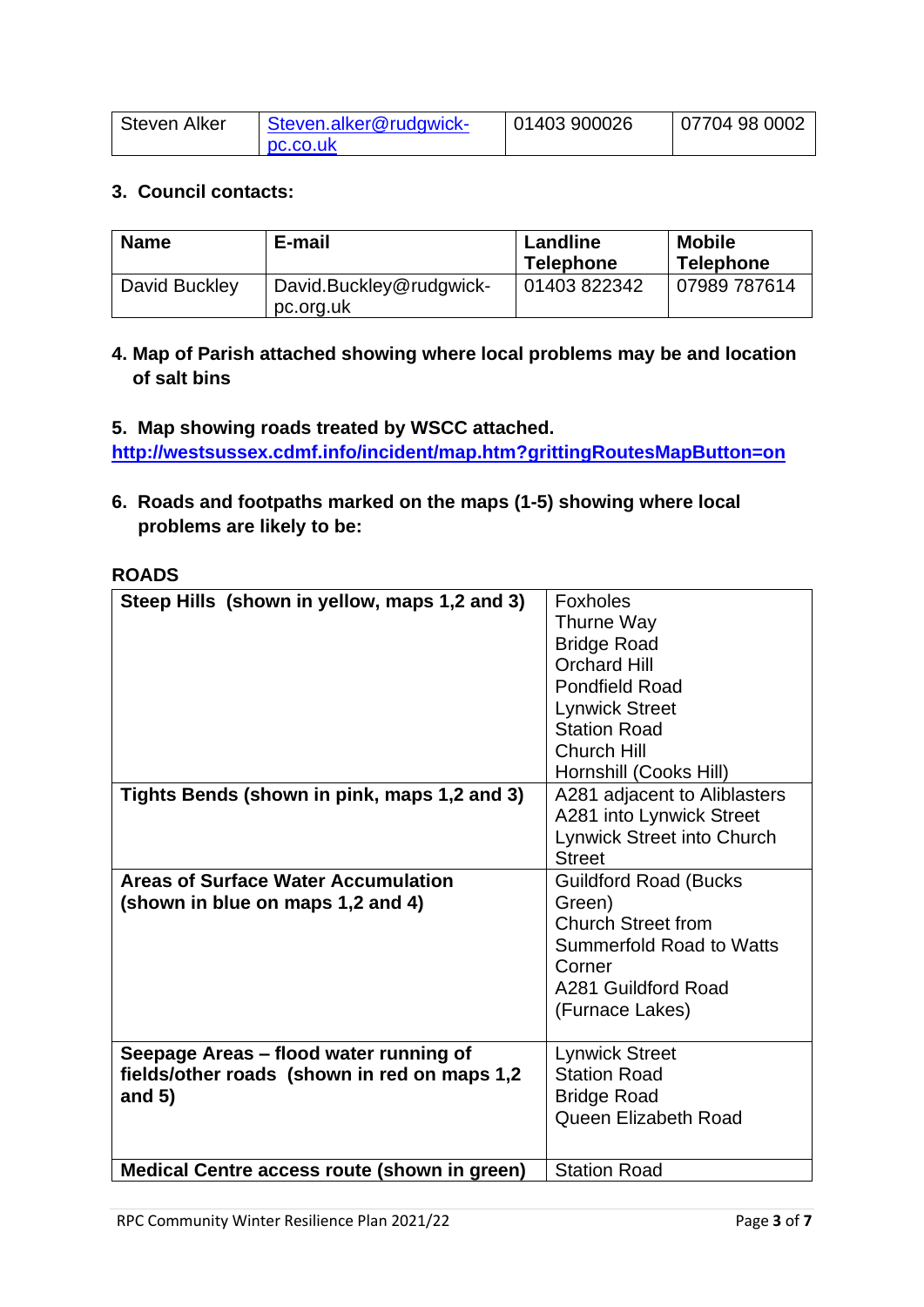| School access routes (shown in orange map 2)       | Queen Elizabeth Road       |
|----------------------------------------------------|----------------------------|
| Hawkridge (warden assisted residence)              | Cox Green                  |
| (shown in dark blue on map 1))                     |                            |
| <b>Rudgwick Hall (refuge and emergency centre)</b> | Access road Playing Fields |
| (shown in dark blue on map 2)                      | <b>Bucks Green</b>         |

#### **FOOTPATHS**

| <b>High use sections (yellow</b> | <b>Church Street: Watts Corner to Hawkridge</b> |
|----------------------------------|-------------------------------------------------|
| highlighter)                     | A281: Watt's Corner to Rudgwick Village Hall    |
| <b>Regular use</b>               | All residential roads off Church Street         |
| <b>Steep inclined sections</b>   | <b>Station Road</b>                             |
| (see roads above)                | <b>Foxholes</b>                                 |
|                                  | Thurne Way                                      |
|                                  | Church Hill                                     |
| Pedestrian access routes to      |                                                 |
| key facilities including         |                                                 |
| (already highlighted):           |                                                 |
| <b>Medical Centre</b>            | <b>Station Road</b>                             |
| <b>Rudgwick Primary School</b>   | Queen Elizabeth Road/Tates Way                  |
| Hawkridge (warden assisted       | Cox Green                                       |
| residence)                       |                                                 |
| Shops (light blue, map 2)        | <b>Church Street</b>                            |

# **7. Salt bins.**

Rudgwick currently has salt bins in the following locations:

|                  | <b>Salt Bin</b><br><b>Locations</b> |                                               |
|------------------|-------------------------------------|-----------------------------------------------|
| <b>Reference</b> | Size (litres)                       | <b>Location</b>                               |
| <b>Number</b>    |                                     |                                               |
| SB <sub>1</sub>  | 400                                 | Adjacent to Kings Head P.H.                   |
| SB <sub>2</sub>  | 400                                 | Corner of Furze Road and Church Street        |
| SB <sub>3</sub>  | 400                                 | Corner of Station Road and Church Street      |
| SB <sub>4</sub>  | 400                                 | Corner of Queen Elizabeth Road and Church     |
|                  |                                     | <b>Street</b>                                 |
| SB <sub>5</sub>  | 400                                 | Corner of Tates Way and Queen Elizabeth       |
|                  |                                     | Road                                          |
| SB <sub>6</sub>  | 400                                 | Entrance to Rudgwick Hall car park Bucks      |
|                  |                                     | Green                                         |
| SB7 (Private)    | 400                                 | Corner of number 7 Summerfold                 |
| SB <sub>8</sub>  | 400                                 | Gaskyns Close, bottom of the hill on the bend |
|                  |                                     | (added 26.02.2021)                            |

# **8. Local routes (marked in grey on map) that need to be treated by local**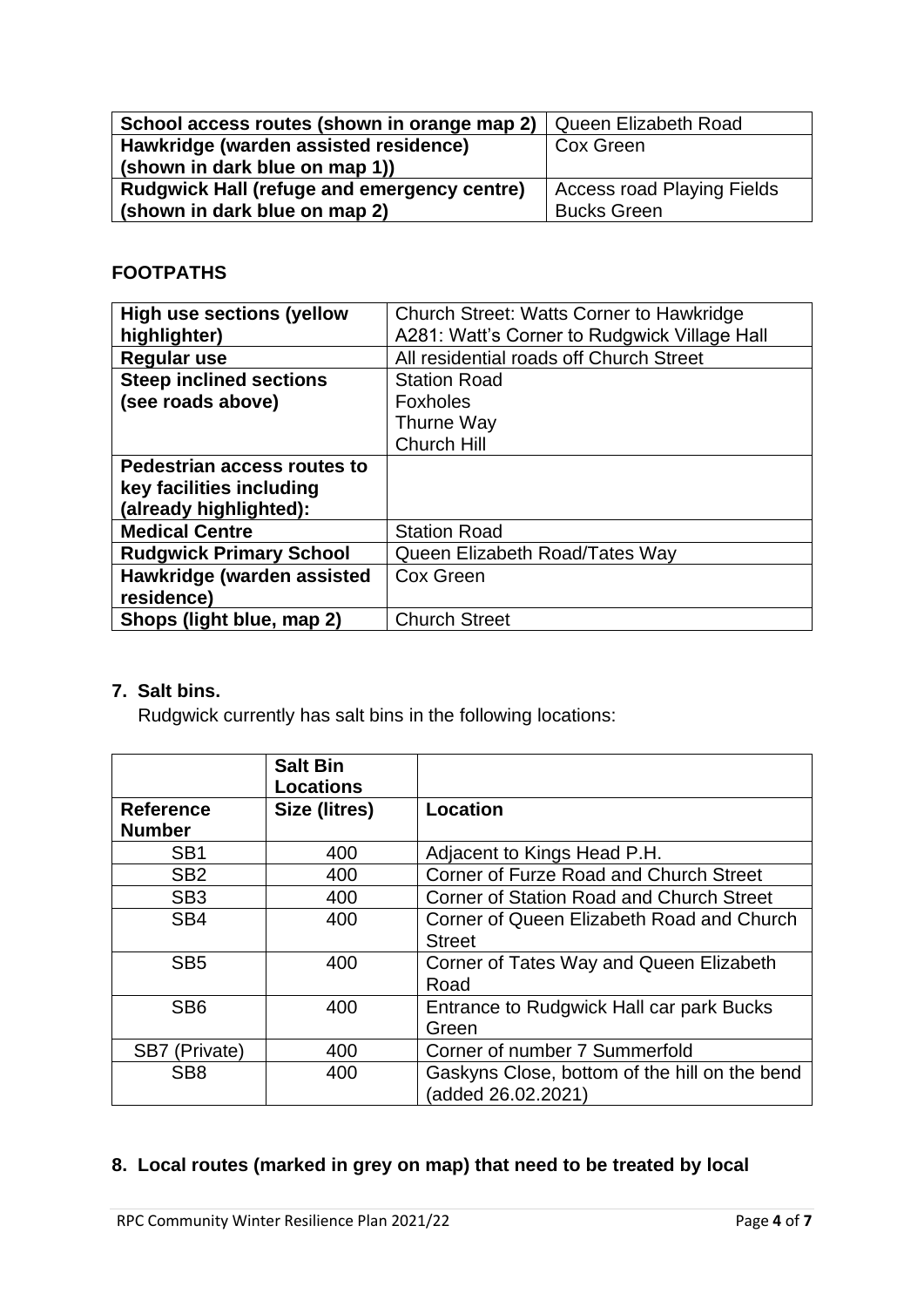#### **arrangements (i.e. farmers or volunteers) that are not covered by WSCC precautionary network (P1 and P2 routes):**

 Station Road – Rudgwick Medical Centre Queen Elizabeth Road – Rudgwick Primary School Access road at Playing Fields Bucks Green - Rudgwick Hall (refuge and emergency centre)

#### **9. Storage locations for bulk bags**

|                | <b>Bulk Bag Storage</b> |                        |
|----------------|-------------------------|------------------------|
| Number of bags | Location                | <b>Contact Details</b> |
| Two            | <b>Shortloes Farm</b>   | James Childs           |
|                | The Haven               | 07973 311346           |
|                | <b>Billingshurst</b>    | james@lkchilds.co.uk   |
|                | <b>West Sussex</b>      |                        |
|                | <b>RH14 9BW</b>         |                        |

#### **10. Volunteers.**

 The Parish Council has a list of willing helpers and contact details are retained by the Clerk of the Parish Council and the local resources co-ordinator. (list is continuously updated)

#### **11. Local farmer willing to assist with winter maintenance operations**

|             | <b>Local Farmer</b>                                         |                        |
|-------------|-------------------------------------------------------------|------------------------|
| <b>Name</b> | <b>Activity/Equipment</b>                                   | <b>Contact Details</b> |
|             | Mr James Childs   Salt storage and transport   07973 311346 |                        |
|             | Snow clearance                                              | james@lkchilds.co.uk   |

#### **12. No school specific volunteers but other volunteers willing to assist.**

- **13. WSCC contact centre details to report fallen trees or damage to the public highway:** [http://love.westsussex.gov.uk](http://love.westsussex.gov.uk/) or telephone 01243 642105.
- **14. Locations of equipment available: at Village Halls**  Rudgwick Village Hall, Bucks Green, Rudgwick RH12 3JJ Jubilee Village Hall, Church Street, Rudgwick RH12 3EE

#### **15. Rudgwick uses Twitter account/Facebook/website**

#### **16. Emergency Reception Area**

Rudgwick Village Hall, Bucks Green, Rudgwick RH12 3JJ.

#### **17. Contact details for village premises**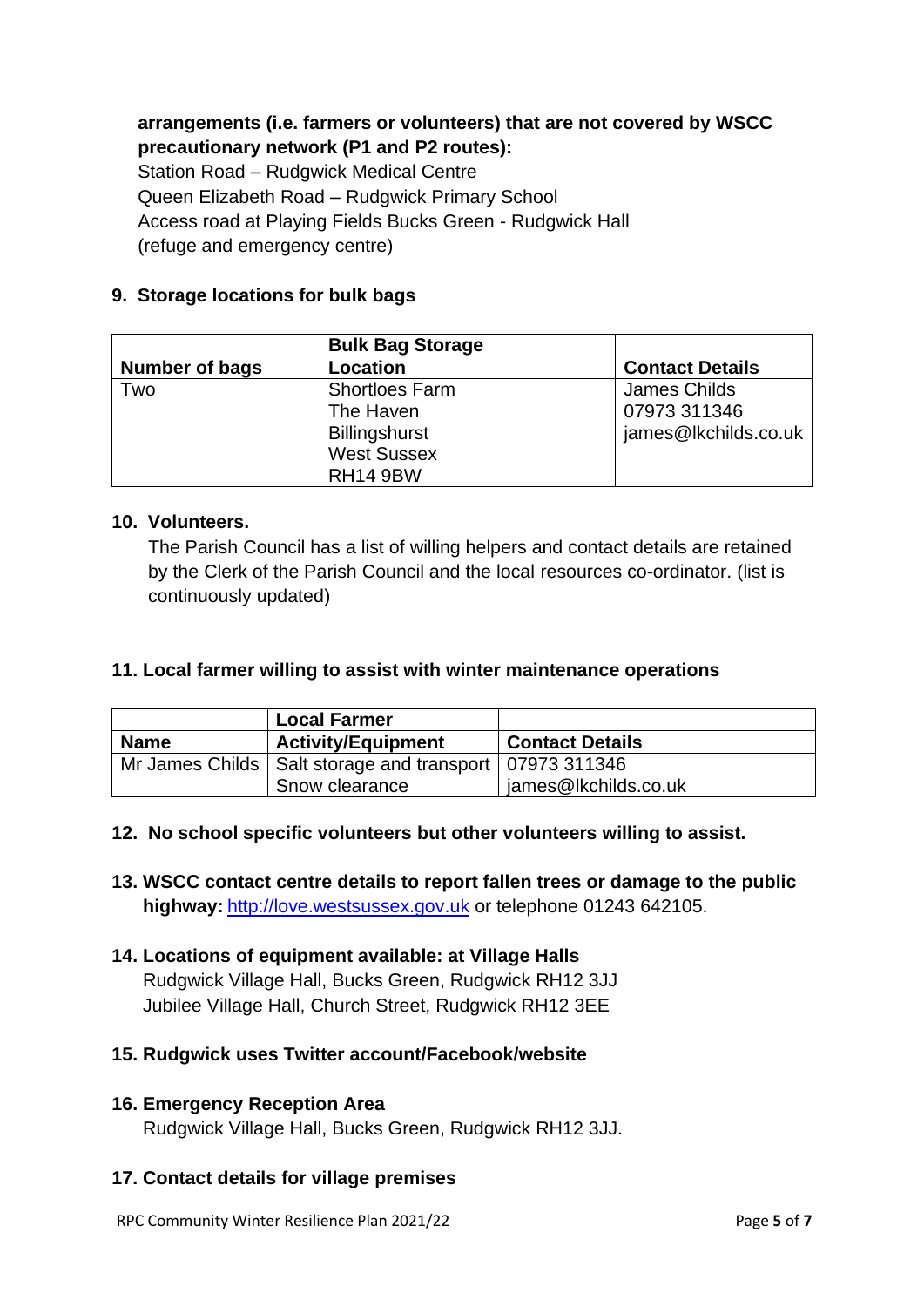**Electrician:** TMS Ltd Tel: 01403 822266 E-mail@[admin@tmselectrical.com](mailto:admin@tmselectrical.com)

 **Plumber:** Action Plumbing (Peter Carroll)Tel: 07710 038903

 **Water Board:** Business Streams 0330 123 2000, Monday to Friday between 9am - 5pm. Outside of these hours: Southern Water on 03303030368 Outside of these hours: Thames Water on 0800 316 9800

 **Electricity: Power Cuts**: SSE Southern Electric 08000 727282; UK Power Network 105

# **Winter Emergency information for residents:**

**18. Advice for local residents on how to keep safe during winter:** Parish Magazine: November article and December insert plus Web site material. [https://www.westsussex.gov.uk/media/9340/household\\_emergency\\_plan.pdf](https://www.westsussex.gov.uk/media/9340/household_emergency_plan.pdf)

**19. Guidance for local residents when spreading salt, wear sensible clothing and staying safe: [https://www.gov.uk/clear-snow-road-path-cycleway#](https://www.gov.uk/clear-snow-road-path-cycleway)** Also see 'Snow Code' on the Parish website.

**20. British Red Cross information of how to prepare for winter/emergencies :** [http://www.redcross.org.uk/What-we-do/Preparing-for-disasters/How-to-prepare-for](http://www.redcross.org.uk/What-we-do/Preparing-for-disasters/How-to-prepare-for-emergencies/Ready-for-winter)[emergencies/Ready-for-winter](http://www.redcross.org.uk/What-we-do/Preparing-for-disasters/How-to-prepare-for-emergencies/Ready-for-winter) [http://www.redcross.org.uk/What-we-do/Preparing-for-disasters/How-to-prepare-for](http://www.redcross.org.uk/What-we-do/Preparing-for-disasters/How-to-prepare-for-emergencies/Ready-for-winter/Prepare-your-emergency-kit)[emergencies/Ready-for-winter/Prepare-your-emergency-kit](http://www.redcross.org.uk/What-we-do/Preparing-for-disasters/How-to-prepare-for-emergencies/Ready-for-winter/Prepare-your-emergency-kit) [http://www.redcross.org.uk/What-we-do/Emergency-response/Emergency-app](http://www.redcross.org.uk/What-we-do/Emergency-response/Emergency-app-landing)[landing](http://www.redcross.org.uk/What-we-do/Emergency-response/Emergency-app-landing)

# **21. Winter warmth and flu information:**

<http://www.nhs.uk/Livewell/winterhealth/Pages/KeepWarmKeepWell.aspx> <https://www.england.nhs.uk/2016/11/stay-well-this-winter-2/>

[https://www.westsussexwellbeing.org.uk/topics/more-topics/fight-flu-this winter](https://www.westsussexwellbeing.org.uk/topics/more-topics/fight-flu-this%20winter%20https:/www.westsussex.gov.uk/roads-and-travel/maintaining-roads-verges-and-pavements/winter-service/winter-service-plan/)  [https://www.westsussex.gov.uk/roads-and-travel/maintaining-roads-verges-and](https://www.westsussexwellbeing.org.uk/topics/more-topics/fight-flu-this%20winter%20https:/www.westsussex.gov.uk/roads-and-travel/maintaining-roads-verges-and-pavements/winter-service/winter-service-plan/)[pavements/winter-service/winter-service-plan/](https://www.westsussexwellbeing.org.uk/topics/more-topics/fight-flu-this%20winter%20https:/www.westsussex.gov.uk/roads-and-travel/maintaining-roads-verges-and-pavements/winter-service/winter-service-plan/)

Contact for Rudgwick medical centre: 01403 822103